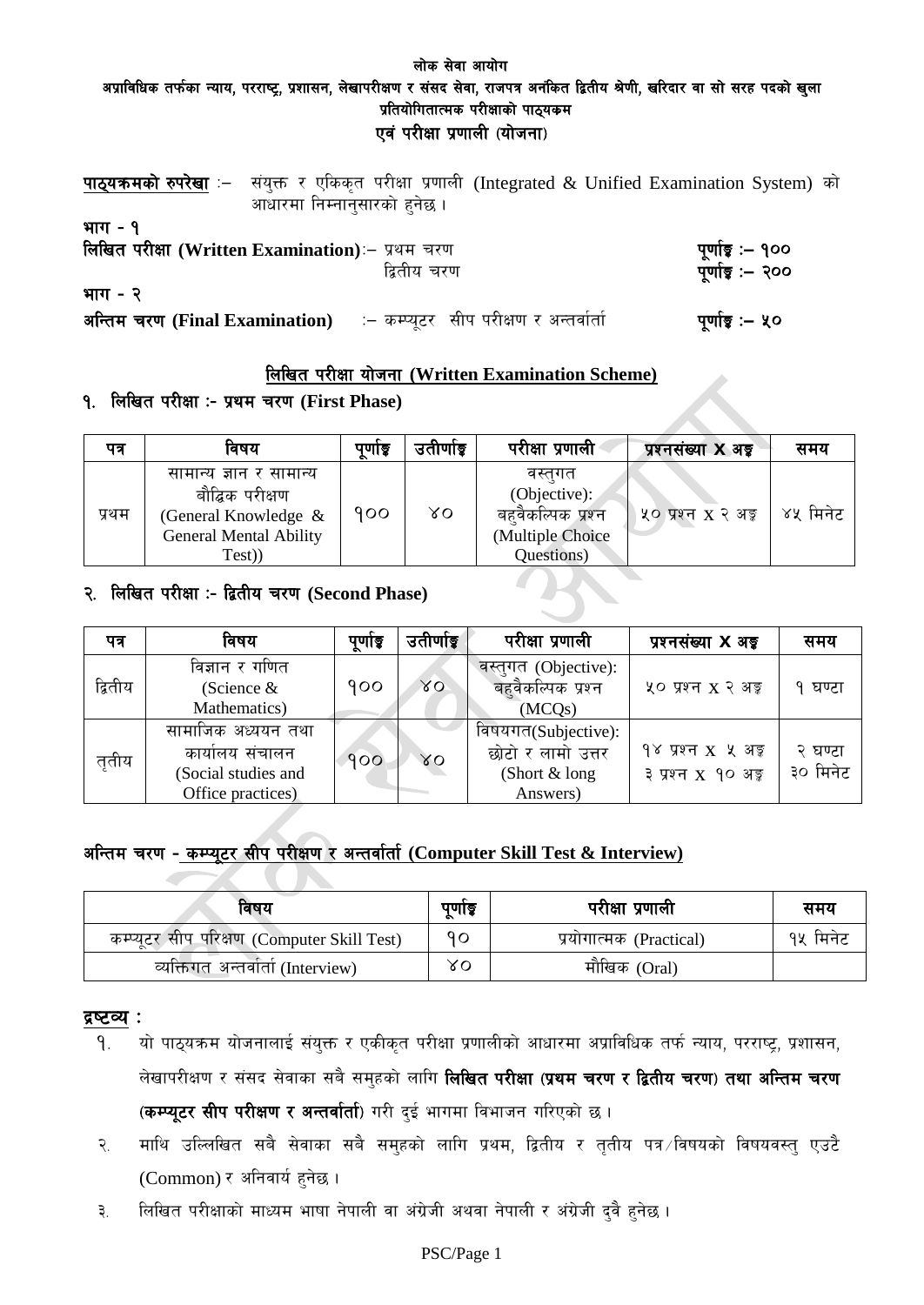#### लोक सेवा आयोग अप्राविधिक तर्फका न्याय, परराष्ट्र, प्रशासन, लेखापरीक्षण र संसद सेवा, राजपत्र अनंकित द्वितीय श्रेणी, खरिदार वा सो सरह पदको खुला प्रतियोगितात्मक परीक्षाको पाठ्यकम

- वस्तगत बहुवैकल्पिक (Multiple Choice) प्रश्नहरुको गलत उत्तर दिएमा प्रत्येक गलत उत्तर बापत २० प्रतिशत  $\chi$ अड़ू कड़ा गरिनेछ । तर उत्तर नदिएमा त्यस बापत अड़ू दिइने छैन र अड़ू कड़ा पनि गरिने छैन ।
- बहवैकल्पिक प्रश्नहरु हुने परीक्षामा कुनै प्रकारको क्याल्कुलेटर (Calculator) प्रयोग गर्न पाइने छैन ।  $\lambda$ .
- विषयगत प्रश्नका लागि तोकिएका १० अङ्कका प्रश्नहरुको हकमा १० अङ्को एउटा लामो प्रश्न वा एउटै  $\xi$ प्रश्नका दई वा दुई भन्दा बढी भाग (Two or more parts of a single question) वा एउटा प्रश्न अन्तर्गत दुई वा बढी टिप्पणीहरु (Short notes) सोध्न सकिने छ।
- परीक्षामा सोधिने प्रश्नसंख्या, अङ्कर अङ्कभार यथासम्भव सम्बन्धित पत्र ∕विषयमा दिईए अनुसार हुनेछ ।  $\mathcal{Q}$
- विषयगत प्रश्न हुने पत्र विषयका प्रत्येक भाग खण्ड एकाइका लागि छट्टाछुट्टै उत्तरपुस्तिकाहरु हुनेछन् ।  $\overline{\varsigma}$ . परिक्षार्थीले प्रत्येक भाग ⁄ खण्ड ⁄ एकाईका प्रश्नहरुको उत्तर सोहीभाग ⁄ खण्ड ⁄ एकाईको उत्तरपुस्तिकामा लेख्नुपर्नेछ ।
- यस पाठ्यक्रम योजना अन्तर्गतका पत्र विषयका विषयवस्तुमा जेसुकै लेखिएको भए तापनि पाठ्यक्रममा परेका  $\mathcal{R}_{\mathcal{L}}$ कानुन, ऐन, नियम तथा नीतिहरु परीक्षाको मिति भन्दा ३ महिना अगाडि (संशोधन भएका वा संशोधन भई हटाईएका वा थप गरी संशोधन भई) कायम रहेकालाई यस पाठ्कममा परेको सम्भान् पर्दछ ।
- १०. प्रथम चरण (First Phase) को लिखित परीक्षाबाट छनौट भएका उम्मेदवारहरुलाई मात्र द्वितीय चरण (Second Phase) को लिखित परीक्षामा सम्मिलित गराइनेछ।
- लिखित परीक्षाको प्रथम चरण (First Phase) मा प्राप्त गरेको प्राप्ताङ्गको **शत् प्रतिशत अङ्ग** तथा द्वितीय चरण  $99.$ (Second Phase) को प्राप्ताङ्कहरु जोडि कुल अङ्कको आधारमा लिखित परीक्षाको नतिजा प्रकाशित गरिनेछ।
- लिखित परीक्षामा छनौट भएका उम्मेदवारहरुलाई मात्र अन्तिम चरणको कम्प्युटर सीप परीक्षण र अन्तर्वार्तामा  $92.$ सम्मिलित गराइनेछ ।
- लिखित परीक्षा र अन्तिम अन्तिम चरणको कम्प्युटर सीप परीक्षण र अन्तर्वार्ताको कल अङ्ग योगका आधारमा  $93.$ अन्तिम परीक्षाफल प्रकाशित गरिनेछ ।
- उल्लिखित परीक्षा योजना लागू भएपछि यो भन्दा अगाडिको परीक्षा योजना खारेज हुनेछ।  $98$
- पाठ्यक्रम लागू मिति :- २०६९/०९/०८ देखि  $94.$
- परीक्षा योजना र पाठ्यक्रम संशोधन मिति :- २०७२/०४/२१ गते  $9\xi$ .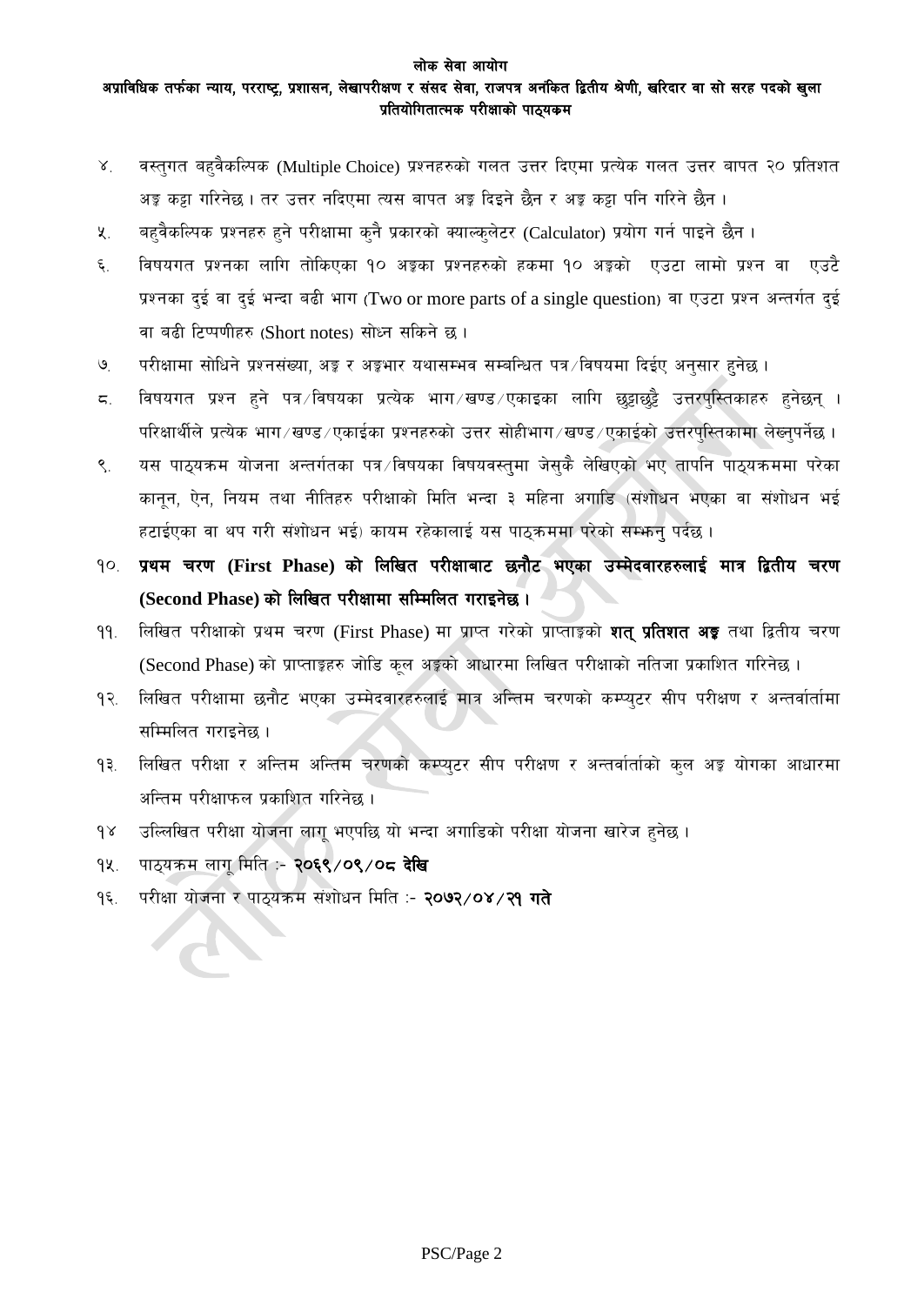अप्राविधिक तर्फका न्याय, परराष्ट्र, प्रशासन, लेखापरीक्षण र संसद सेवा, राजपत्र अनंकित द्वितीय श्रेणी, खरिदार वा सो सरह पदको खला प्रतियोगितात्मक परीक्षाको पाठ्यकम

## प्रथमपत्र :- सामान्य ज्ञान र सामान्य बौद्धिक परीक्षण

#### $9<sub>1</sub>$ सामान्य ज्ञान

#### ३५ प्रश्न  $\times$  २ अङ्क = ७० अङ्क

- सौर्यमण्डल र पथ्वी सम्बन्धी सामान्य जानकारी।  $9.9$
- $9.3$ विश्वको भूगोल - महादेश, महासागर, धव, अक्षांश, देशान्तर, समय, दरी, पर्वतश्रुखला, भूकम्प, ज्वालामुखी, नदी, हिमनदी, ताल, जलवाय, आदि ।
- $9.3$ नेपालको भूगोल - भौगोलिक अवस्था, धरातलीय स्वरुप र प्राकृतिक सम्पदा (जलस्रोत, जीवजन्तु, वनस्पति, माटो, खनिज पदार्थ, पहाड, आदि)।
- विश्वको इतिहास औद्योगिक क्रान्ति, फ्रान्सको राज्यक्रान्ति, अमेरिकी स्वतन्त्रता सङ्ग्राम, रुसी  $\neq$  $9.8$ अक्टोवर क्रान्ति, प्रथम र द्वितीय विश्वयुद्ध तथा भारतीय स्वतन्त्रता सङ्ग्राम; घटना, कारण र परिणामहरू ।
- नेपालको इतिहास (प्राचीन कालदेखि हालसम्म)  $9.4$ 
	- १.५.१ किराँतकाल, लिच्छविकाल र मध्यकाल; सामाजिक, सांस्कृतिक, आर्थिक एवं राजनीतिक अवस्था ।
	- १.५.२ आधुनिक इतिहास (नेपालको एकीकरण देखि हालसम्म); राजनीतिक घटनाक्रम, सामाजिक, सांस्कृतिक र आर्थिक अवस्था।
- नेपालको सामाजिक अवस्था, परम्परा, मुल्य र मान्यता, धर्म, जातजाति, भाषाभाषी, संस्कृति, कला,  $9.5$ साहित्य, संगीत, सांस्कृतिक सम्पदा र आर्थिक अवस्था (कृषि, उद्योग, व्यापार, पर्यटन, यातायात, संचार, विकास योजना, आदि) सम्बन्धी जानकारी ।
- मानव जीवनमा प्रत्यक्ष प्रभाव पार्ने विज्ञानका प्रमुख आविष्कार र नविनतम गतिविधिहरु सम्बन्धी  $9.9$ जानकारी ।
- पर्यावरण, जैविक विविधता, दिगो विकास, जलवाय् परिर्वतन, वातावरण व्यवस्थापन, प्रदुषण, जनसंख्या, 9. $5$ शहरीकरण, बसोवास (बँसाईसराई), गरीबी, स्वास्थ्य, रोग, खाद्य र पोषण, आदि सम्बन्धी जानकारी ।
- नेपालको शासनपद्धति र सरकार संविधान, राजनीतिक व्यवस्था, स्थानीय सरकार, सुशासन, आदि ।  $9.8$
- अन्तर्राष्टिय सम्बन्ध तथा संघ⁄संस्था संयुक्त राष्टसंघ र क्षेत्रीय संगठन (सार्क, आसियान, युरोपियन  $9.90$ यनियन्) ।
- राजनीतिक, सामाजिक, आर्थिक, सांस्कृतिक, खेलकूद, पुस्तक, पुरस्कार, कला, साहित्य, संगीत, आदि  $9.99$ लगायत राष्टिय र अर्न्तराष्टिय महत्वका समसामयिक गतिविधिहरु र महत्वपर्ण व्यक्तित्व तथा विचारकहरु सम्बन्धी जानकारी।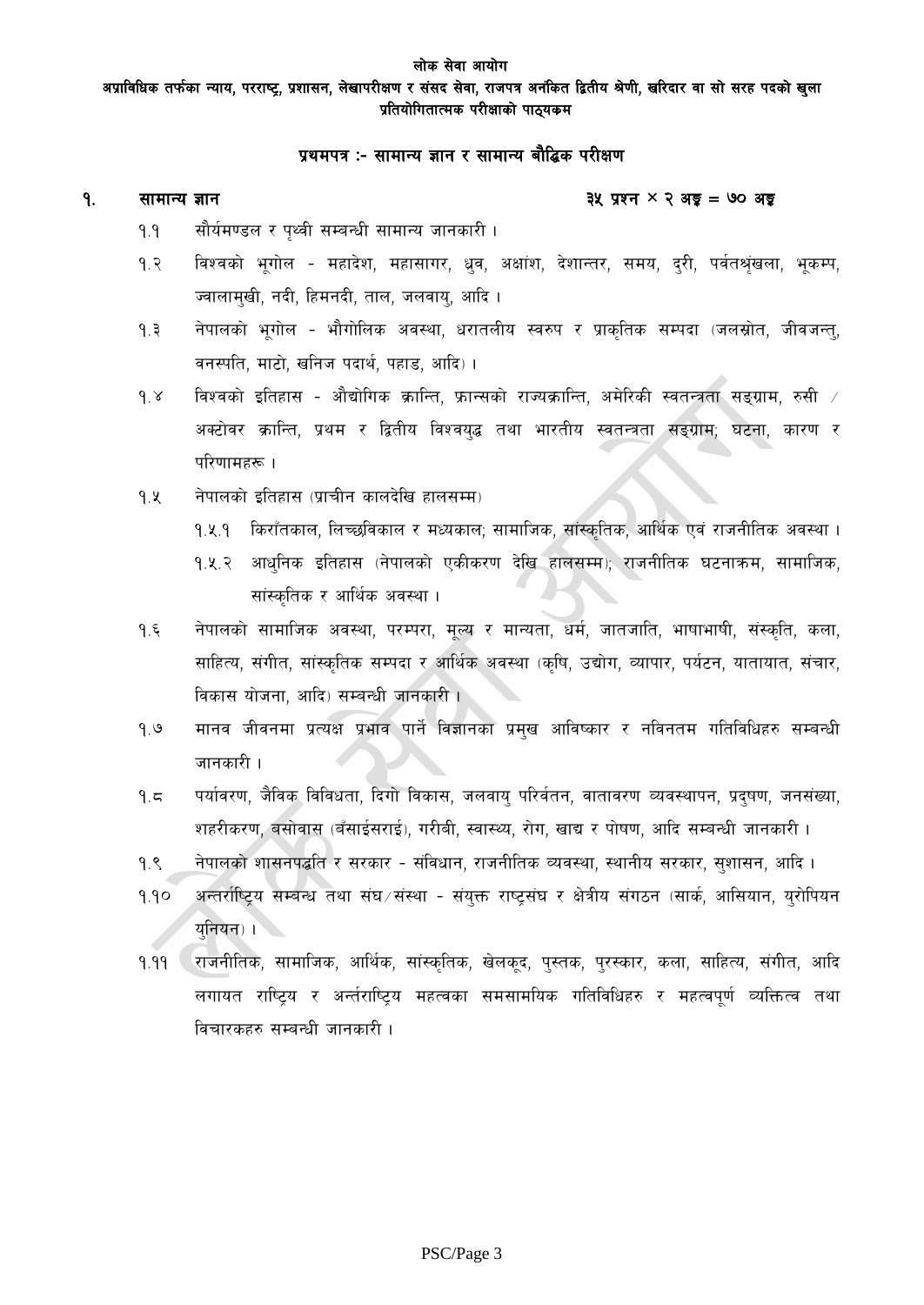#### लोक सेवा आयोग अप्राविधिक तर्फका न्याय, परराष्ट्र, प्रशासन, लेखापरीक्षण र संसद सेवा, राजपत्र अनंकित द्वितीय श्रेणी, खरिदार वा सो सरह पदको खला प्रतियोगितात्मक परीक्षाको पाठ्यकम

#### सामान्य बौद्धिक परीक्षण  $\mathcal{R}$ .

#### १५ प्रश्न  $\times$  २ अड़ = ३० अड़

बौद्धिक परिक्षण अर्न्तगत साधारणतया देहायका उप-परिक्षणहरु पर्दछन : शाव्दिक तार्किक परीक्षण, मात्रात्मक (संख्यात्मक वा अंक सम्बन्धी) तार्किक परीक्षण र अशाब्दिक अमुर्त तार्किक परीक्षण ।

- $\sqrt{2}$ . शाव्दिक तार्किक ⁄ चार्तयता परीक्षणमा बोध, शब्दज्ञान, अनुक्रम, समरुपता, वर्गीकरण, कोडिड- डिकोडिड, दिशा र दुरी ज्ञान परीक्षण, तर्क विचार सम्बन्धी, श्रेणीक्रम (पंक्तिक्रम), आगमन, निगमन, आदि विषयवस्तबाट प्रश्नहरु समावेश गरिनेछ ।
- मात्रात्मक (संख्यात्मक वा अंक सम्बन्धी) तार्किक परीक्षणमा अनक्रम (श्रेणीक्रम), समरुपता, वर्गीकरण,  $\mathcal{S}$ . २ कोडिड, छोडिएका संख्या (अक्षर/संकेत) मिलाउने, साभ्रा गण, मेटिक्स, तथ्यांक व्याख्या, तथ्यांक जाँच (रुज्), अंकगणितीय तर्क /किया सम्बन्धी, आदि विषयवस्तुबाट प्रश्नहरु समावेश गरिनेछ ।
- अशाब्दिक तार्किक परीक्षणमा अनुक्रम, समरुपता, एकरुपता, वर्गीकरण, चित्रात्मक विश्लेषणात्मक तर्क २.३ सम्बन्धी, भेन चित्र, मेटिक्स, त्रिभुज र वर्गहरुको रचना, चित्र वा आकृति बनावट र विश्लेषण, आदि विषयवस्तुबाट प्रश्नहरु समावेश गरिनेछ ।

#### समाप्त

प्रथमपत्र सामान्य ज्ञान र सामान्य बौद्धिक परिक्षण विषयका पाठयक्रमका एकाईहरुबाट सोधिने प्रश्नहरुको संख्या निम्नानुसार हुनेछ । सामान्य ज्ञानमा यथासम्भव क्रमश: Level I का ६० प्रतिशत र Level II का ४० प्रतिशत प्रश्नहरु सोधिनेछ ।

| प्रथमपत्र     | सामान्य ज्ञान |                                         |        |     |     |     |     |      | सामान्य बौद्धिक<br>परिक्षण |      |      |     |     |     |
|---------------|---------------|-----------------------------------------|--------|-----|-----|-----|-----|------|----------------------------|------|------|-----|-----|-----|
| अङ्गार        | ७०            |                                         |        |     |     |     |     |      |                            |      | ąо   |     |     |     |
| एकाइ          | 9.9           | ಾ<br>q                                  | 9.3    | 9.8 | 9.8 | 9.5 | 9.9 | م. ۹ | 9.8                        | 9.90 | 9.99 | 3.9 | ২ ২ | २ ३ |
| प्रश्न संख्या |               | ⌒<br>J.                                 | ⌒<br>ð |     | 3   |     |     | 6    | 2                          | າ    | 8    |     |     |     |
| जम्मा प्रश्न  |               | (Level I = 21 र Level II = 14) जम्मा 35 |        |     |     |     |     |      |                            |      |      |     |     |     |

**द्रष्टव्य:-** माथि उल्लिखित साधारण बौद्धिक परीक्षणको विषयवस्त् ∕विषयमा सोधिने प्रश्नहरुको प्रकृति र स्तर निश्चित विधा अध्ययन गरेको वा निश्चित विधा अध्ययन गरेकालाई सहयोग पग्ने नभई दशम् कक्षा उतीर्ण शिक्षित व्यक्तिले उत्तर दिन सक्ने हुनेछ । यस परिक्षणले निश्चित नियमहरुको आधारमा सहजबुद्धि साथ व्यक्तिले तर्कसंगत सोचविचार गरी समस्या समाधान गर्न सक्ने सार्मथ्य वा सीप सम्बन्धमा बढी जोड दिनेछ । यसले व्यक्तिको घोकने (कण्ठस्त गर्ने) क्षमतालाई भन्दा विश्लेषण क्षमतालाई प्रतिबिम्वित गर्नेछ ।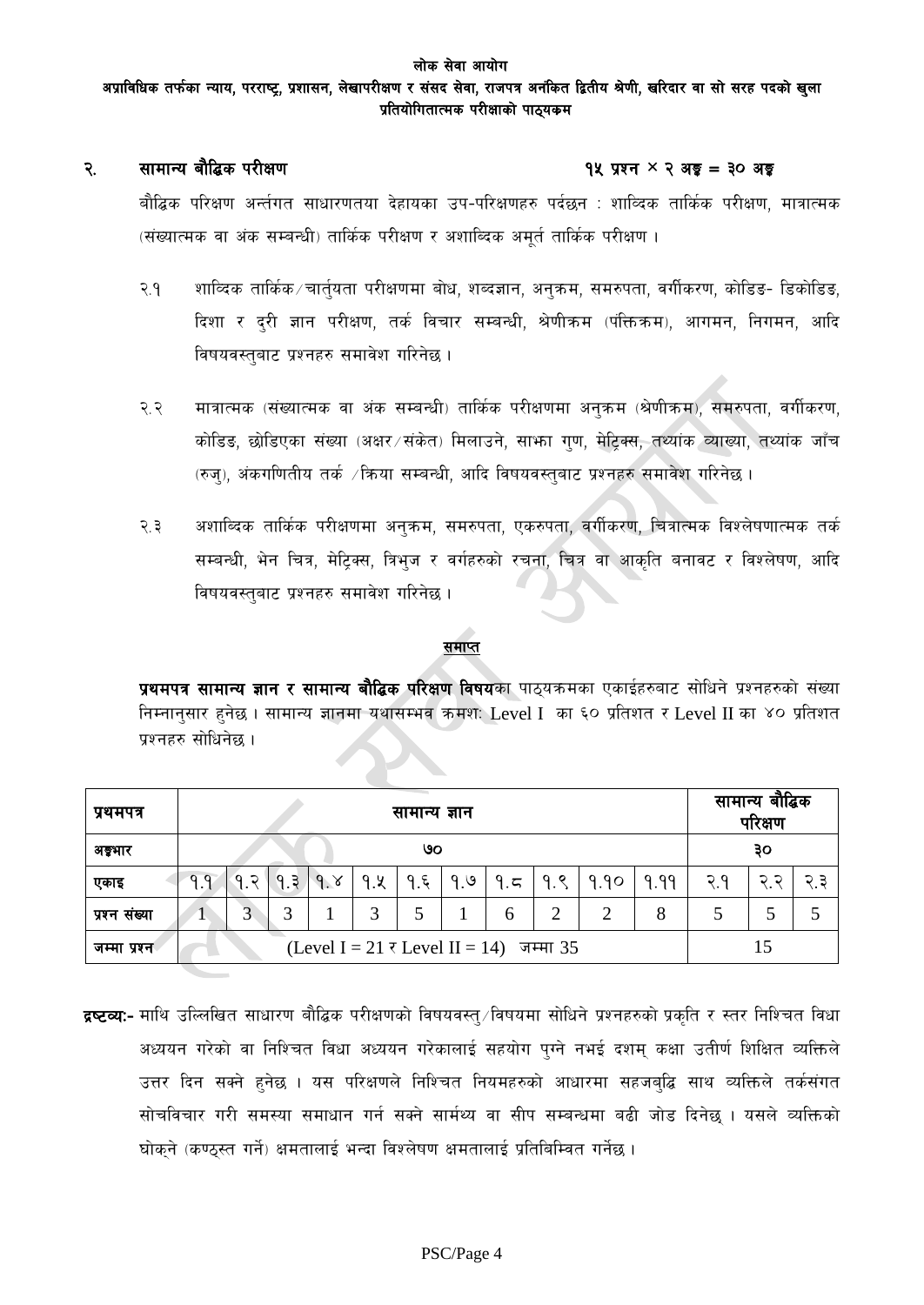अप्राविधिक तर्फका न्याय, परराष्ट, प्रशासन, लेखापरीक्षण र संसद सेवा, राजपत्र अनंकित द्वितीय श्रेणी, खरिदार वा सो सरह पदको खला प्रतियोगितात्मक परीक्षाको पाठ्यकम

#### (In English)

#### **PAPER I: - General Knowledge & General Mental Ability Test**

#### **1. General Knowledge 70 Marks**

- 1.1 General information on solar system and earth.
- 1.2 Geography of World continent, ocean, pole, latitude, longitude, time, distance, mountains, earthquake, volcano, rivers, glaciers, lakes, climate, etc.
- 1.3 Geography of Nepal geographical location, relief features and natural resources (water resources, animals, plants, soils, minerals, mountains, etc).
- 1.4 History of the World Industrial revolution, French revolution, American War of independence, Russian revolution/October revolution, First and Second World wars and Indian movement for independence; events, causes and effects.
- 1.5 History of Nepal (From ancient period till now)
	- 1.5.1 Social, economic and political conditions of Kiranti Period, Lichhavi Period and Malla Period.
	- 1.5.2 Modern history of Nepal (from Nepal's unification to present day) notable political events, social, cultural and economic conditions.
- 1.6 Information on social aspect including traditions, norms, values, religions, ethnicity, languages, cultures, arts, literature, music, cultural heritages; and economic status (agriculture, industry, trade, tourism, transportation, communication, development planning, etc) of Nepal.
- 1.7 Information on recent scientific activities and major inventions of science which has direct impact on human life.
- 1.8 Information on ecology, bio-diversity, sustainable development, climate change, environment management, pollution, population, urbanization, settlement (migration), poverty, health, food and nutrition, etc.
- $1.9$  Polity and governance of Nepal constitution, political system, local governance, good governance, etc
- 1.10 International affairs and institutions the UNO and regional organizations (the SAARC, ASEAN, EU).
- 1.11 Information on current affairs including political, social, economic, cultural, sports, books, prizes, arts, literature, music, etc of national and international importance, and noted personalities and thinkers.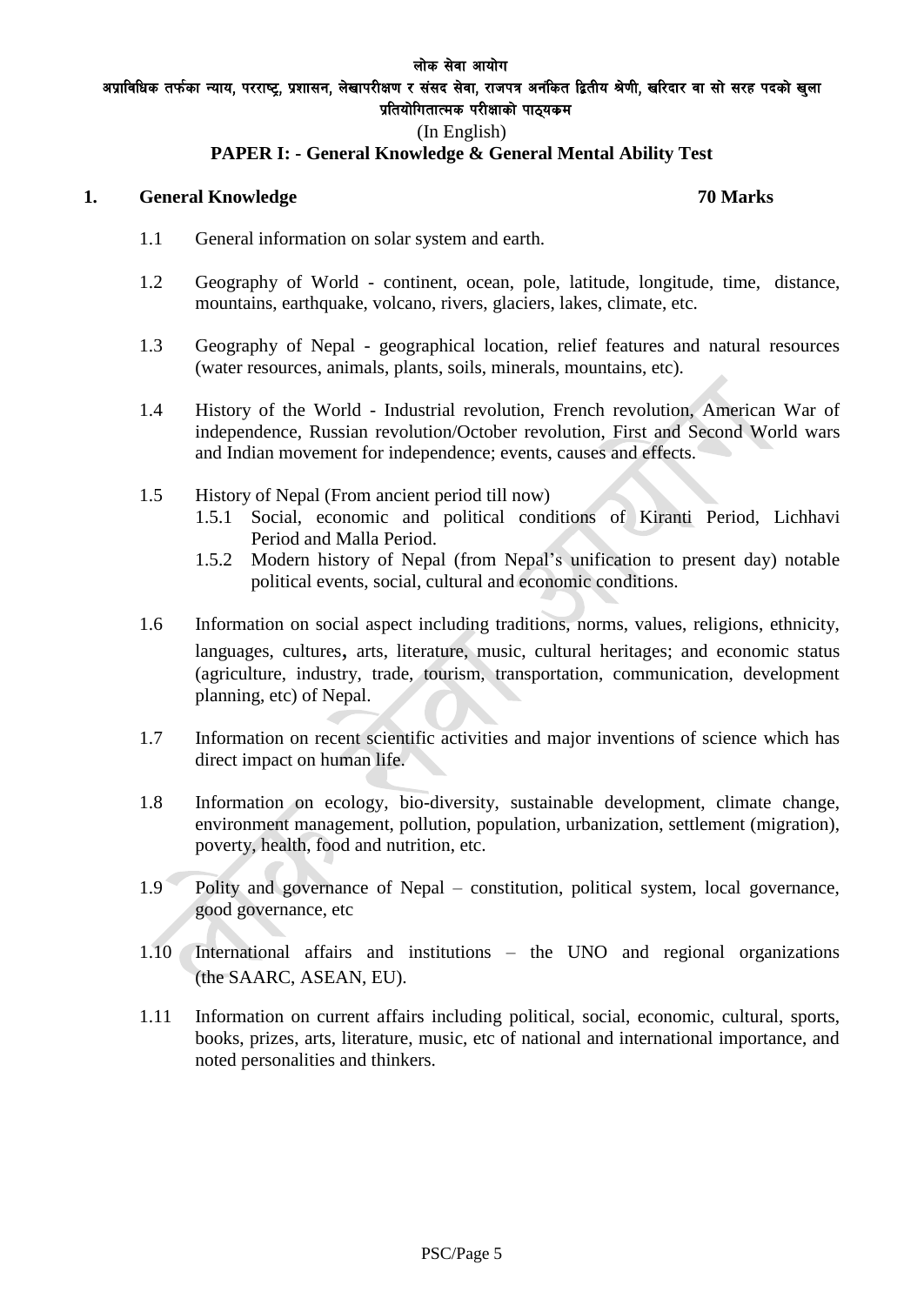#### लोक सेवा आयोग अप्राविधिक तर्फका न्याय, परराष्ट, प्रशासन, लेखापरीक्षण र संसद सेवा, राजपत्र अनंकित द्वितीय श्रेणी, खरिदार वा सो सरह पदको खला प्रतियोगितात्मक परीक्षाको पाठ्यकम

#### **2. General Mental Ability Test (GMAT) 30 Marks**

General Mental Ability Test is generally consists of the following subtests: Verbal Reasoning, Quantitative (Numerical) Reasoning, and Non-verbal Reasoning.

- 2.1 **Verbal reasoning test** includes questions on comprehension, vocabulary, series, analogy, classification, coding-decoding, direction and distance sense test, logical reasoning, ranking order, induction, deduction, etc.
- 2.2 **Quantitative (Numerical) reasoning test** includes questions on series (sequence), analogy, classification, coding, insert the missing character, common property, matrices, data interpretation, data checking, arithmetical reasoning / operation, etc.
- 2.3 **Non-verbal reasoning test** includes questions on series, analogy, symmetry, classification, analytical reasoning, venn diagrams, matrices, construction of squares and triangles, and figure formation and analysis, etc.
- Note:- The nature and standard of questions in General Mental Ability Test will be such that an educated Class X level person will be able to answer them without any specialized study. Focus will be on testing a candidate's ability to think logically on the basis of a set of rules and analyze situations using common sense. It will reflect the candidates' ability to analyse than ability to memorise.

## **Level I Questions**

(चार विकल्पमात्र भएका सामान्य बहवैकल्पिक प्रश्नहरु)

## **Level II Questions**

(चार भन्दा विकल्प बढि विकल्प हुन सक्ने तर चार विकल्पमात्र प्रदान गरिएका बहुवैकल्पिक स्वरुपका तर bक-बेठिक, जोडामिलाउने, खालि ठाउँ भर्ने, कारण र प्रभाव सम्बन्ध प्रश्नहरु, नमिल्दो छट्ट्याउने प्रश्नहरु)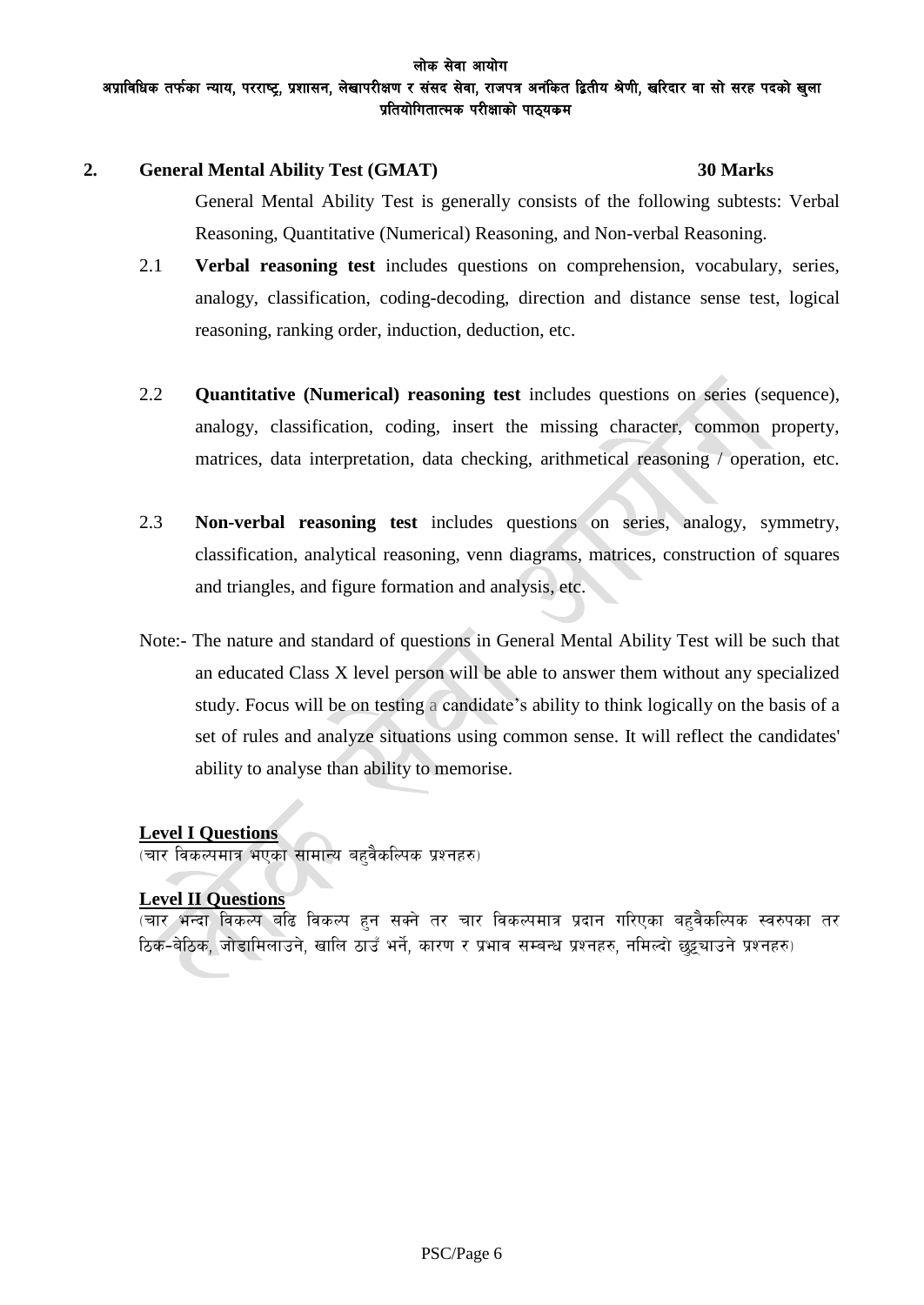#### अप्राविधिक तर्फका न्याय, परराष्ट्र, प्रशासन, लेखापरीक्षण र संसद सेवा, राजपत्र अनंकित द्वितीय श्रेणी, खरिदार वा सो सरह पदको खुला प्रतियोगितात्मक परीक्षाको पाठयकम

## प्रथम पत्र (Paper I) :- सामान्य ज्ञानका नमना प्रश्नहरु (Sample Ouestions of General Knowledge) **Level I Questions**

- 1. ग्रहण सम्बन्धमा निम्नलिखित मध्ये सही उत्तर कुन हो?
	- A) सूर्य र पृथ्वीको बीचमा चन्द्रमा एउटै सिधा रेखामा परेको पुर्णिमाको दिन चन्द्रग्रहण लाग्दछ ।
	- $\, {\bf B}) \,$ सर्य र चन्द्रमाको बीचमा पथ्वी एउटै सिधा रेखामा परेको औंसीको दिन सर्यग्रहण लाग्दछ ।
	- $\hat{\mathbf{C}}$ ) सर्य, पथ्वी र चन्द्रमा एउटै सिधा रेखामा हुँदा पृथ्वीको छाँया चन्द्रमामा पर्दो चन्द्रग्रहण हुन्छ ।
	- D) सर्य, चन्द्रमा र पथ्वी एउटै सिधा रेखामा हुँदा पथ्वीको छाँया सर्यमा पर्दा सर्यग्रहण हुन्छ ।

Which of the following is correct about eclipse?

- A) When the moon comes in between the sun and the earth on the full moon day, lies in a straight line, the lunar eclipse appears.
- B) When the earth comes in between the sun and the moon on the new moon day, lies in a straight line, the solar eclipse appears.
- C) When the sun, the earth and the moon lies in a straight line and the shadow of the earth appears on the surface of the moon, the lunar eclipse takes place.
- D) When the sun, the earth and the moon lies in a straight line and the shadow of the earth appears on the surface of the sun, the solar eclipse takes place.
- 2. u|Lgljr ======== l8u|L b]zfGt/df kb{5 . Greenwich lies on .......... degree longitudes. A) 0 B) 90 C) 180 D) 360
- 3. लिच्छविकालमा शासन संचालनको सबैभन्दा तल्लो प्रशासनिक इकाईलाई ....... भनिन्थ्यो, जसको प्रमुख ....... हन्थे । The lowest administrative unit was said to be .................. in Lichachhavi Period, whose administrative chief was called............. A) ग्राम - प्रधान (Gram – Pradhan) B) तल - तलसिं (Tal – Talsing)<br>C) द्रंग - कथेर (Dranga – Kuther) D) विषय - विषयपति (Bishaya –
	-
- 

D) विषय - विषयपति (Bishaya – Bishayapati)

 $4.$  नेपाली समाजमा प्रचलित चलन "पर्म (Parma) " भनेको के हो ? What is meant by existing "Parma" tradition in Nepalese society?

- A) श्रमको पारस्परिक आदानप्रदान गर्ने पद्धति हो। (It is a system of reciprocal exchange of labour.)
- B) वस्तु वा सामानहरुको पारस्परिक आदानप्रदान गर्ने पद्धति हो। (It is a system of reciprocal exchange of commodities.)
- C) खाद्यान्नहरुको साटासाट गर्ने पद्धति हो। (It is a barter system of grains.)
- D) स्वेच्छिक श्रम सहयोग गर्ने पद्धति हो। (It is a volunteer labour contribution system.)
- 5. "नेपाल पर्यटन वर्ष,  $2011$ " को मूल नारा के हो ? What is the main slogan (motto) of Nepal visit year, 2011? A) ko{6gsf nflu ;Fu;Fu}(Together for Tourism) B) ko{6g ;w}sf nflu (Tourism for ever) D) पर्यटकका लागि सँगसँगै (Together for Tourist)
- 6. देहाय मध्ये मानव अस्थिपञ्जर (हाड) बारे कन करा ठीक होईन, छान्नुहोस् ।
	- A) मानव शरीरमा साना र ठूला गरी जम्मा 206 ओटा हाड हुन्छन्।
	- B) नरम लचकदार क्रक्रे हाड (Cartilage) जीवित कोषहरुबाट बनेको तन्तु हो।
	- $C$ ) हाडमा फलाम (Iron) लवण (तत्व) पाइने हनाले यो कडा हन्छ।
	- D) प्रयोग अनुसार हाडको आकार प्रकार फरकफरक हुन्छ ।

Which one of the following is not correct about human skeleton (bone)?

- A) There are altogether 206 bones, including small & large, in human body.
- B) The soft & flexible bone is called as cartilage which is a type of tissue made of living cells.
- C) Because of bone contains iron salt (element), it is hard.
- D) The shapes and the sizes of the bones are different, depend upon their uses.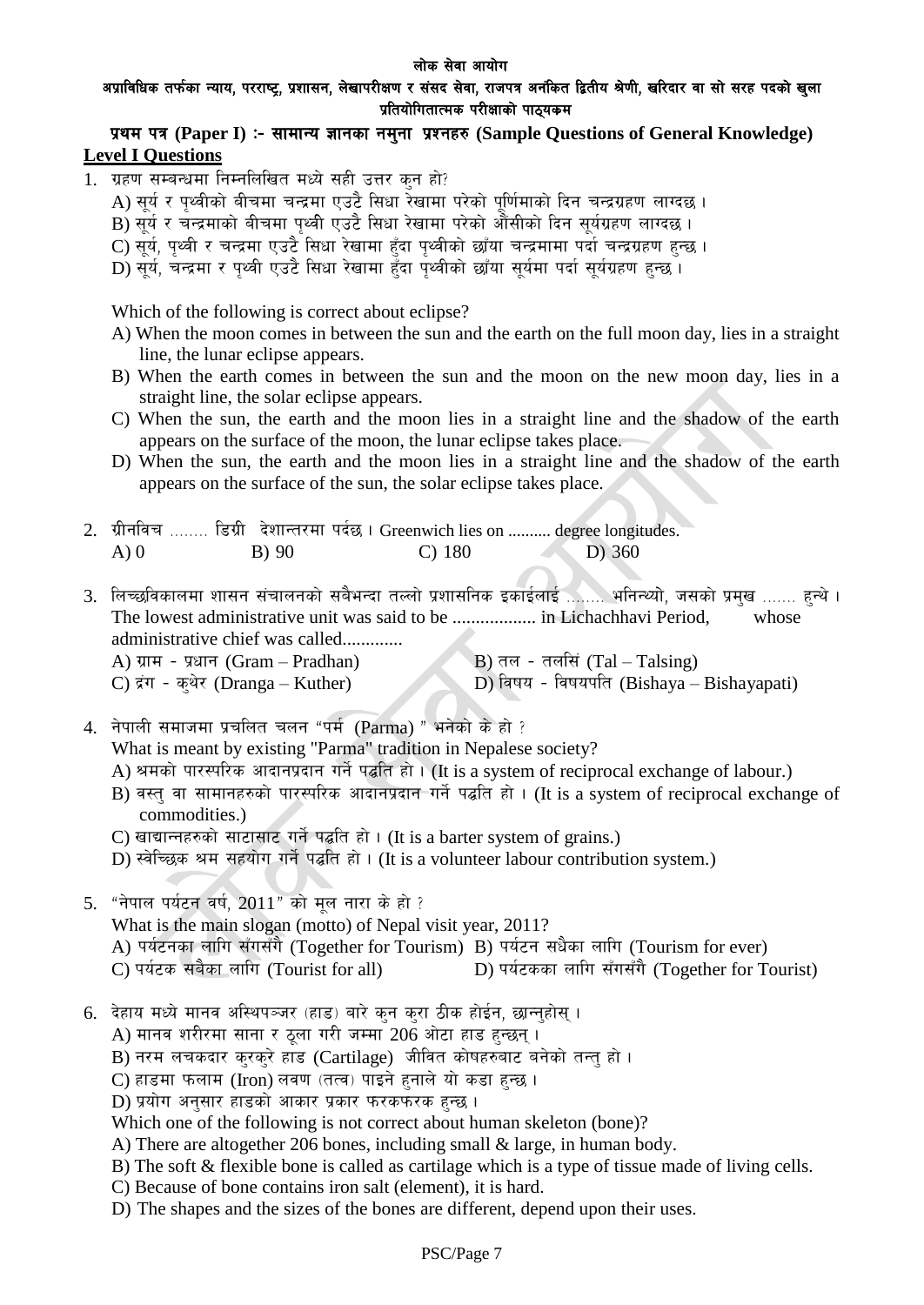#### अप्राविधिक तर्फका न्याय, परराष्ट, प्रशासन, लेखापरीक्षण र संसद सेवा, राजपत्र अनंकित द्वितीय श्रेणी, खरिदार वा सो सरह पदको खला प्रतियोगितात्मक परीक्षाको पाठ्यकम

#### **Level II Questions**

- 7. निम्नलिखित कथनहरुमा कुनै रोगका लक्षणहरु र सो रोगबाट बच्ने उपायहरु दिइएको छ।
	- 1) लक्षण:- यस रोगमा गिजा सन्निएर नरम हुन्छन, थिच्दा रगत आउँछ, खानामा रुचि हदैन र कमजोर भईन्छ ।
	- 2) रोगथाम उपाय:- यस रोगबाट बच्न अमला, अम्बा, कागती, सन्तला, हरियो सागपात, आदि जस्ता खानामा जोडदिन पर्छ ।

Symptoms of any disease & its preventive measures are given in the following statements.

- 1) Symptoms: Gums get swollen, become weak and spongy and blood comes out when gums are pressed, loss of appetite and weakness.
- 2) Preventive measures: To prevent this disease, we should focus to take food items like Amala, Guava, Lemon, Orange, Green Vegetables, etc.

माथि उल्लिखित अनुसार निम्न लिखित मध्ये सही उत्तर कुन हो, छान्नुहोस् ?

Which of the following is correct as statements above mentioned?

A) रक्तअल्पता (Anaemia)  $B$ ) स्कर्भी (Scurvy)

 $\overline{C}$ ) रतन्धो (Night blindness)  $\overline{D}$ ) रिकेटस (ख्याउटे) (Rickets)

- $8.$  निम्नलिखित मध्ये ठीक कुन हो  $/$ हुन, छुट्याउन होस् ?
	- 1) रामशाह गोरखा राज्यका पहिलो शाह राजा थिए ।
	- $2$ ) वीर अमरसिंह थापाको प्राणान्तु गोसाईकण्डमा भएको थियो ।
	- 3) राणाकालमा जङ्ग बहादरको मत्य पछि जम्मा आठ जना प्रधानमन्त्रीहरु भएका थिए ।

Which of the following is/ are correct?

- 1) Ram Shah was the First Shah King of The Gorkha state/ principality.
- 2) Brave Amar Singh Thapa took his last breathe of life at Gosaikunda.
- 3) There were total eight Prime Ministers in Rana Period after demise the Prime Minister Jung Bahadur.
- A) 1 मात्र ठीक (Only 1) B) 2 र 3 मात्र (Only 2 & 3)<br>C) 1 र 3 मात्र (Only 1 & 3) D) 1, 2 र 3 सबै (All 1, 2 & 3)
- C) 1  $\bar{x}$  3 मात्र (Only 1 & 3)
- 9. हिमालहरुको अवस्थितिको आधारमा पर्व देखि पश्चिम क्रममा मिलाएर राख्दा तलका मध्ये कुन कम सही हो ? Which one of the following order is correct according to geographical location ranging from East to West?
	- A) कञ्चनजङ्घा, मकाल, सगरमाथा, अन्नपूर्ण, मनासल् (Kanchanjangha, Makalu, Sagarmatha, Annapurna, Manaslu)
	- B) मकाल, ल्होत्से, अन्नपूर्ण, मनासल, धौलागिरी (Makalu, Lhotse, Annapurna, Manaslu, Dhaulagiri)
	- C) कञ्चनजङ्घा, सगरमाथा, मकाल, मनासल, अन्नपूर्ण (Kanchanjangha, Sagarmatha, Makalu, Manaslu, Annapurna)
	- D) मकाल, ल्होत्से, मनासल, अन्नपर्ण, धौलागिरी (Makalu, Lhotse, Manaslu, Annapurna, Dhaulagiri)

 $10.$  जोड़ा मिलानमा (Matchings) तलको कुन चाँहि ठीक छ ?

Which of the following matching is correct?

| समूह (List) I – जातजाति (Ethnicity) |                       | समूह (List) I - पर्व (Festivals)    |
|-------------------------------------|-----------------------|-------------------------------------|
| a). तामाङ (Tamang)                  |                       | 1. तम् ल्होछार (Tamu Lhochhar)      |
| b). गुरुङ (Gurung)                  |                       | 2. सोनाम ल्होछार (Sonam Lhochhar)   |
| c). थारु (Tharu)                    |                       | 3. ग्याल्बो ल्होसार (Gyalbo Lhosar) |
| d). शेर्पा (Sherpa)                 |                       | 4. माघी पर्व (Maghi Festival)       |
| A) $a-1$ , $b-2$ , $c-3$ , $d-4$    | B) a-2, b-1, c-4, d-3 |                                     |
| C) a-3, b-4, c-1, d-2               | D) a-4, b-3, c-2, d-1 |                                     |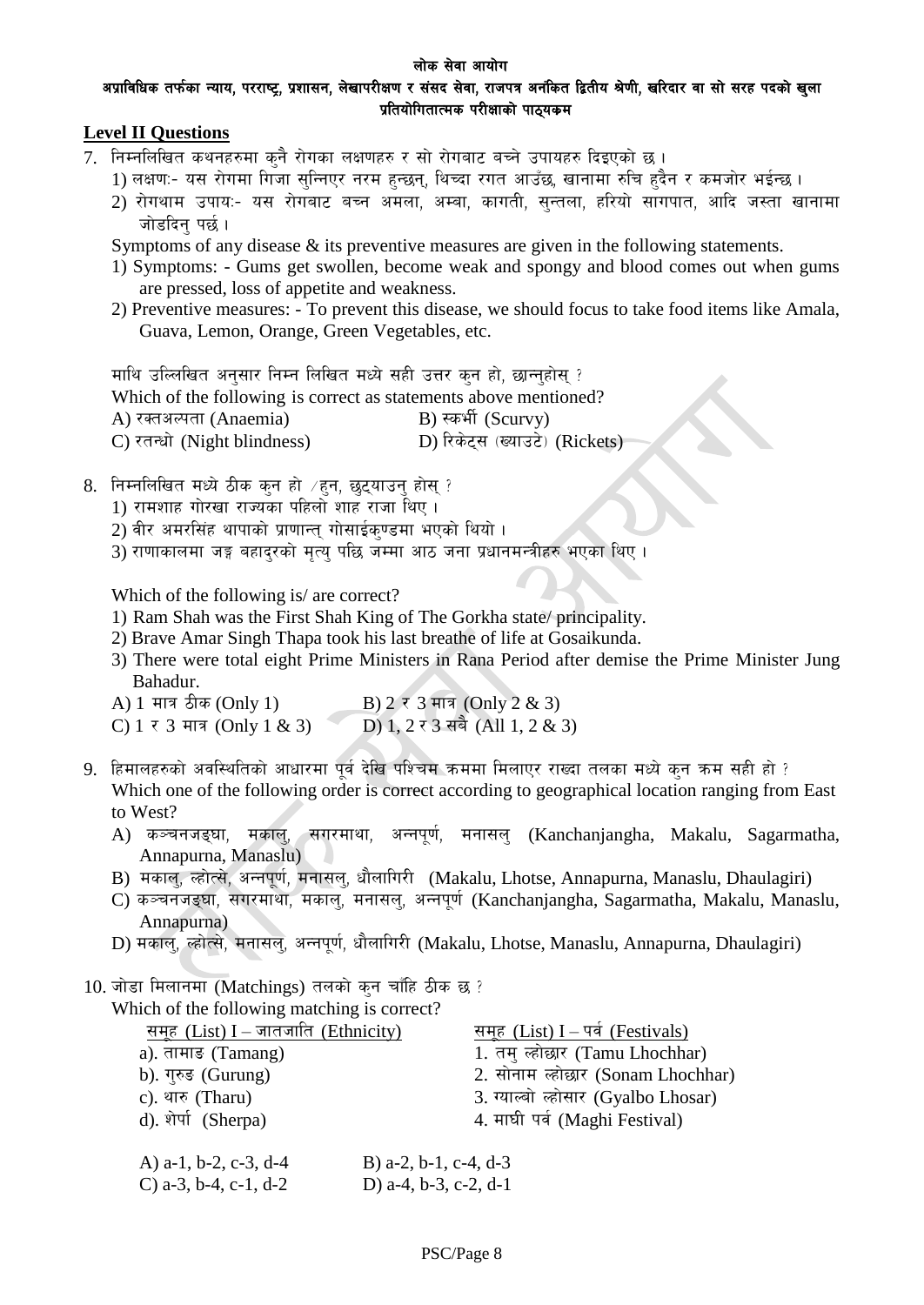#### लोक सेवा आयोग अप्राविधिक तर्फका न्याय, परराष्ट, प्रशासन, लेखापरीक्षण र संसद सेवा, राजपत्र अनंकित द्वितीय श्रेणी, खरिदार वा सो सरह पदको खला प्रतियोगितात्मक परीक्षाको पाठ्यकम

- 11. अन्नपूर्ण संरक्षण क्षेत्र सम्बन्धमा निम्नलिखित मध्ये ठीक कुन हो /हून, छुटयाउन होसू ।
	- 1) 7629 वर्ग किलोमिटर क्षेत्रफललाई समेटेर वि.स. 2049 सालमा स्थापना भएको हो ।
	- 2) यसमा धौलागिरी र गण्डकी अञ्चलका बाग्लङ्ग, म्याग्दी, मस्ताङ्, मनाङ्, लमजङ् र कास्की जिल्लाका अधिकांश भागहरु पर्दछन ।
	- 3) यस क्षेत्रमा विश्वकै सबैभन्दा अग्लो स्थानमा रहेको तिलिचो ताल, अन्नपर्ण, निलगिरि जस्ता हिमाल पर्दछन ।

Which of the following is/ are correct about Annapurna Conservation Area?

- 1) It is established in 2049 BS covering area of 7629 square kilometers.
- 2) It covers large areas of Dhaulagiri and Gandaki zones including Baglung, Myagdi, Mustang, Manang, Lamjung and Kaski districts.
- 3) It has Tilicho Lake, which is situated at the highest place of the world and mountains like Annapurna, Nilgiri.

| A) 1 र 2 मात्र ठीक (Only 1 & 2 are correct) B) 2 र 3 मात्र ठीक (Only 2 & 3 are correct)  |  |
|------------------------------------------------------------------------------------------|--|
| C) 1 र 3 मात्र ठीक (Only 1 & 3 are correct) D) 1, 2, 3 सबै ठीक (All 1, 2, 3 are correct) |  |

12. सम्ह I र सम्ह II मा जोडा मिलाउन्होस् र कोडबाट सही उत्तर छान्न् होस् ।

| सम्ह I           | सम्ह II              |
|------------------|----------------------|
| a) दोमट          | 1. जीवजन्तु (पंक्षी) |
| b) काँडे भ्याक्र | 2. माटो              |
| c) च्छो रोल्पा   | 3. वनस्पति           |
| d) टुन्ड्रा      | 4. हिमताल            |

Match list I with list II  $&$  select the correct answer using the code given below the lists.

| List I           | List II           |
|------------------|-------------------|
| a) Loam          | 1. Animals (Aves) |
| b) Spiny Babbler | 2. Soil           |
| c) Chho Rolpa    | 3. Vegetation     |
| d) Tundra        | 4. Glacial lake   |
|                  |                   |

| कोड (Code)            | а |   |  |
|-----------------------|---|---|--|
| A)                    |   | 3 |  |
| B)                    |   |   |  |
| $\mathbf{C}^{\prime}$ |   |   |  |
|                       |   |   |  |

13. सामुद्रिक आँधी (Cyclone) का विभिन्न फरकफरक नामबारे विचार गर्नुहोस् ।

- 1) उत्तर आन्ध्र महासागर र पूर्वी प्रशान्त महासागरीय क्षेत्रमा हरिकेन (Hurricane) नामले चिनिने गरिन्छ ।
- 2) उत्तर पश्चिम प्रशान्त महासागरीय क्षेत्रमा टाइफुन (Typhoon) नामले चिनिने गरिन्छ ।
- 3) हिन्द महासागरमा साइक्लोन (Cyclone) नामले चिनिने गरिन्छ।
- 4) दक्षिणी प्रशान्त महासागरमा विली विली (Willy Willy) नामले चिनिने गरिन्छ ।

माथि उल्लिखित अनुसार निम्नलिखितमा सही उत्तर कन हो, छान्नुहोस् ?

| A) 1 मात्र सही हो ।          | B) 1 र 2 मात्र सही हुन्।     |
|------------------------------|------------------------------|
| C) 1, 2 र 3 मात्र सही हुन् । | D) 1, 2, 3 र 4 सबै सही हुन्। |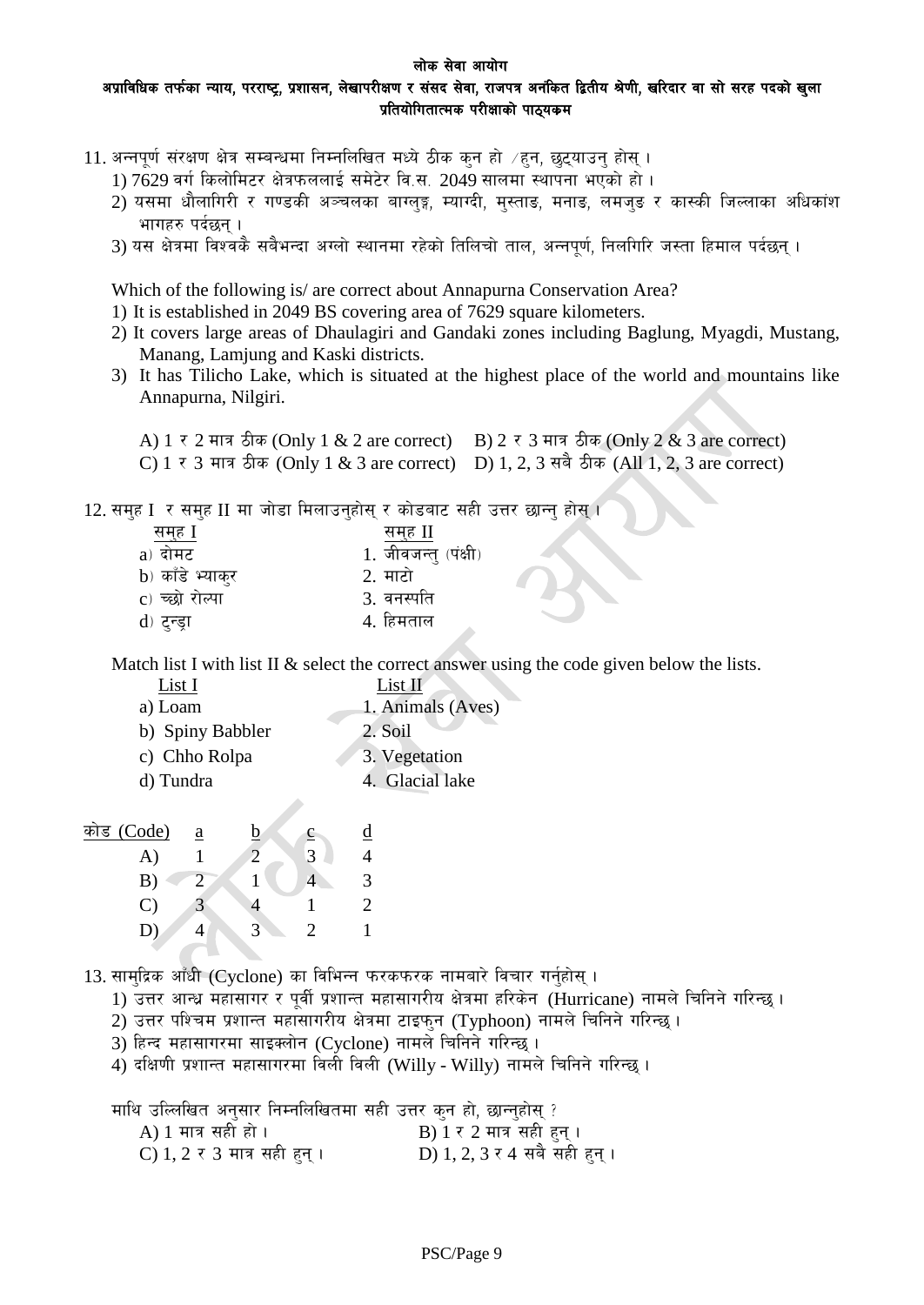#### अप्राविधिक तर्फका न्याय, परराष्ट्र, प्रशासन, लेखापरीक्षण र संसद सेवा, राजपत्र अनंकित द्वितीय श्रेणी, खरिदार वा सो सरह पदको खुला प्रतियोगितात्मक परीक्षाको पाठ्यकम

Consider the following different names of the term "Cyclone"

- 1) It is known by the name of Hurricane in the Northern Atlantic Ocean and Eastern Pacific Ocean.
- 2) It is known by the name of Typhoon in the North- Western Pacific Ocean.
- 3) It is known by the name of Cyclone in the Indian Ocean.
- 4) It is known by the name of Willy-Willy in the Southern Pacific Ocean.

Which of the statements given above is/ are correct?

| A) Only 1 is correct.            | B) Only $1 \& 2$ are correct.    |
|----------------------------------|----------------------------------|
| C) Only 1, 2 $\&$ 3 are correct. | D) All $1, 2, 3, 4$ are correct. |

प्रश्न नं.  $14.$  र  $15.$  निम्न तालिकाका आधारमा हुनेछ:

The next two  $(02)$  items (Question No. 14 & 15) are based on the following Table:

यहाँ सम्ह $\rm{I,}$  सम्ह $\rm{II}$  र सम्ह $\rm{III}$  कुनै न कुनै रुपमा एक आपसमा सम्बन्धित छन् । यिनीहरुको सम्बन्ध पत्ता लगाउनहोस् र कोडबाट सही उत्तर छान्नहोस् ।

|         | समुह <b>I</b> (घटनाक्रम) |                | <u>समुह II (मि</u> ति) | <u>समुह III (प्रधान</u> मन्त्री)           |
|---------|--------------------------|----------------|------------------------|--------------------------------------------|
| (a).    | पहिलो मूलुकी ऐन लागु     | $\mathbf{I}$ . | वि.सं. 1872            | $\lnot(i)$ .<br>ेभीमसेन थापा               |
| $(b)$ . | सगौली सन्धि              |                | वि.सं. $1910$          | $\overline{\phantom{a}}$ (ii). जङ्ग बहादुर |
| $(c)$ . | मके पर्व                 | 3.             | वि.सं. 1958            | $(iii)$ . चन्द्र शमशेर                     |
| (d).    | गोरखापत्र प्रकाशन        |                | <u>वि.सं. 1977</u>     | $(iv)$ . देव शमशेर                         |

Here, list I, list II & list III are interrelated among each other. Find the relation among themselves and select the correct answer using the code given below.

|         | <b>List I</b> (Events)                             | <b>List II</b> (Dates) |         | <b>List III(Premiers)</b> |
|---------|----------------------------------------------------|------------------------|---------|---------------------------|
| (a).    | Issued First Muluki Ain 1. 1872 BS<br>(Civil Code) |                        | $(i)$ . | Bhimsen Thapa             |
|         | (b). Sugauli treaty                                | 2. 1910 BS             |         | (ii). Jung Bahadur        |
| $(c)$ . | Makai Parva                                        | 3. 1958 BS             |         | (iii). Chandra Shamser    |
| (d).    | Gorkhapatra Publication 4. 1977 BS                 |                        |         | (iv). Dev Shamser         |

| 14. |               | समूह (List) I | समूह (List) II | समुह (List) III     |
|-----|---------------|---------------|----------------|---------------------|
|     | $\mathbf{A})$ | <sub>a</sub>  |                | 11)                 |
|     | B             | b.            |                | (1V)                |
|     |               | $\mathbf{C}$  |                |                     |
|     |               | ʻd,           | ັ              | , <b>.</b> .<br>111 |

| 15.       | समूह (List) I | समूह (List) II | <u>समूह (List)</u> III |
|-----------|---------------|----------------|------------------------|
| A)        | a)            |                | (iv)                   |
| B)        | b)            |                | $\rm (ii)$             |
| C)        | $\mathbf{C}$  |                | (iii)                  |
| <u>יט</u> | d)            |                |                        |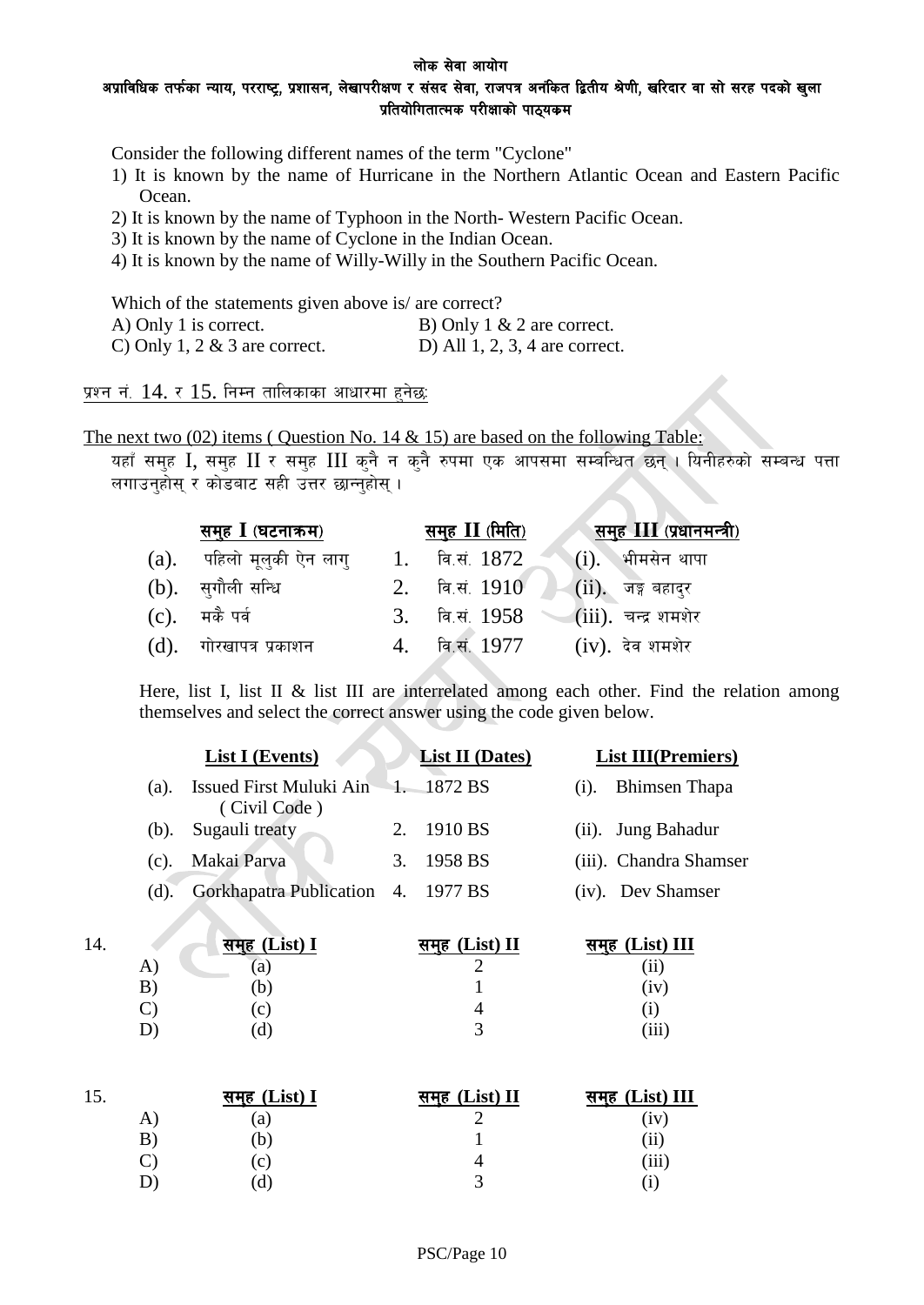# लोक सेवा आयोग अप्राविधिक तर्फका न्याय, परराष्ट्र, प्रशासन, लेखापरीक्षण र संसद सेवा, राजपत्र अनंकित द्वितीय श्रेणी, खरिदार वा सो सरह पदको खुला प्रतियोगितात्मक परीक्षाको पाठ्यकम सामान्य बौद्धिक परीक्षणका नमुना प्रश्नहरु ( Sample Questions of General Mental Ability Test)  $1.$  तल दिईएको कम/श्रेणीमा प्रश्नचिन्ह (?) राखिएको खाली ठाउँमा के हुन्छ ? What will come at place of question mark (?) of the following series? (i). d, g, j,  $(?), p, s, v$ A) l B) m C) n D) o (ii).  $1, 2, 4, (?)$ , 11, 16 A) 6 B) 7 C) 8 D) 9 2. टाइपिष्ट  $\leftrightarrow$  टाइपराईटर भए भौ लेखकको के ? Typist: Typewriter:: Writer: ? A) किताब (Book) B) कागज (Paper) C) स्क्रीप्ट (Script) D) कलम (Pen)  $3.$  निम्नलिखित मध्ये नमिल्ने कुन हो ? Which of the following is odd? (i). A) आँखा (Eye) B) कान (Ear) C) मुख (Mouth) D) नाक (Nose) (ii). A) 1 B) 4 C) 8 D) 9 4. यदि  $ASK$  को कोड  $ZRJ$  हो भने  $ANSWER$  को कोड के हुन्छ ? If ASK is coded as ZRJ, how is ANSWER written in that code? A) ZMRVDQ B) ZORVDQ C) ZMRXFQ D) ZORXFQ  $5.$  पहिलो लहरमा दिईएको निश्चित नियम जस्तै गरी दोस्रो लहरको कोष्ठ भित्र प्रश्न चिन्ह (?) भएको ठाँउमा निम्न लिखित मध्ये कुन हुन्छ ? Which one of the following fits inside the bracket of second line according to rule in first line? 1615 (post) 1920 according to rule in first line? 1920 ( ? ) 1516 A) stop B) spot C) tops D) pots 6. कर्ने निश्चित ठाँउबाट हरिबहादुर बिहान  $07:00$  बजे पाँच (5) कि.मि. प्रति घण्टाको गतिमा पूर्व दिशामा हिड्न शुरु गरेछन् । त्यहि नै ठाँउबाट उहि दिशामा मदनबहादर बिहान  $08:00$  बजे दश  $(10)$  कि.मि. प्रति घण्टाको गतिमा हिड्न शुरु गरेछन् भने, हरिबहादुर र मदनबहादुरको भेट कति वजे हुन्छ ? Hari bahadur starts to walk from a certain place at 07:00 a. m. with a speed of 5 km per hour to east direction. Madan bahadur starts to walk same direction from the same place at 08:00 a. m. with a speed of 10 km per hour. What time will they meet? A) 08:30 B) 09:00 C) 09:30 D) 10:00  $7.$  antight; (40) जना विद्यार्थीहरु भएको कक्षामा राम माथिबाट बीसौं (20) स्थानमा थियो । जब उसको कक्षामा अरु दुई (2) जना विद्यार्थीहरु थप भर्ना भएपछि ऊ अघिल्लो स्थान भन्दा एक (1) स्थान पछाडि परेछ भने, उ तलबाट कतिऔं स्थानमा पर्छ ? In a class of 40 students Ramu is ranked  $20<sup>th</sup>$  from top. When two more students were admitted in the class, his rank was dropped by one. What is his new rank from bottom? A) 19 B) 20 C) 21 D) 22  $8.$  unf, ककर र बिरालो जस्तै कन हो ? Which of the following is like Cow, Dog and Cat? A) भैसी (Buffalo) B) घोडा (Horse) C) बाखा (Goat) D) माथिका सबै (Above all)  $9.$  तल दिइएका चित्रहरु मध्ये एउटा अरुभन्दा फरक छ त्यो कुन हो छुट्याउन् होस् ? Which one of the following figure differs from other figures? (A) (B) (C) (D)  $10.$  af CODING भन्ने शब्दका अक्षरहरुलाई अंग्रेजी वर्णाक्रमानसार मिलाउने हो भने कति ओटा अक्षरहरुको स्थान परिवर्तन हँदैन ?

If the letters of word 'CODING' are rearranged in English alphabetical order, how many letters will not change from their original position?

A) 1 B) 2 C) 3 D) 4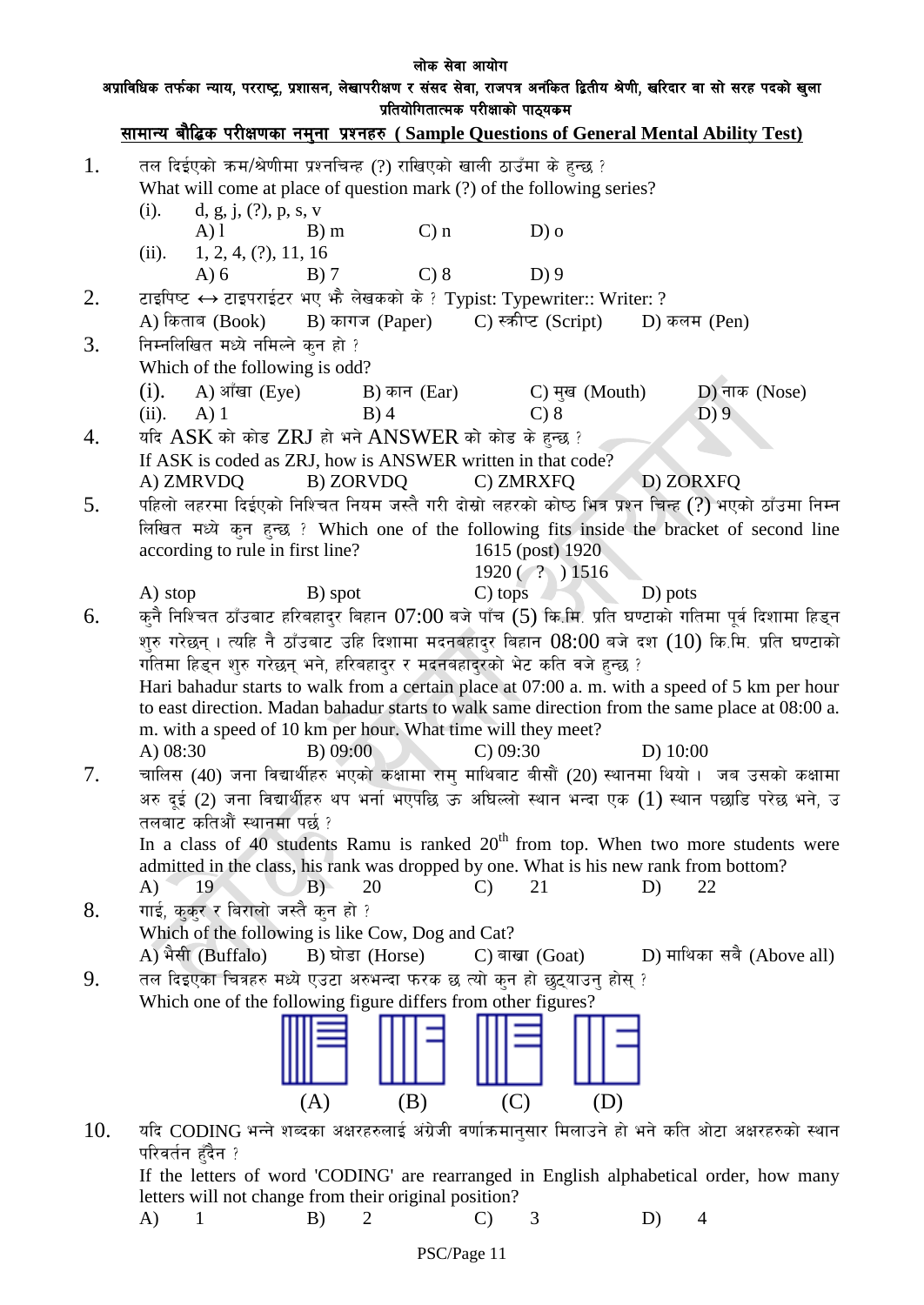#### लोक सेवा आयोग अप्राविधिक तर्फका न्याय, परराष्ट्र, प्रशासन, लेखापरीक्षण र संसद सेवा, राजपत्र अनंकित द्वितीय श्रेणी, खरिदार वा सो सरह पदको खुला प्रतियोगितात्मक परीक्षाको पाठ्यकम

 $11.$  दिईएको मेटिक्स पुरा गर्नुहोस ? Complete the given matrix.



 $12.$  तल दिइएको चित्रमा चतुर्भुजहरुको (Quadrilaterals) कुल संख्या पत्ता लगाउन होस् ? What is the number of Quadrilaterals in the figure given below?



 $13.$  तलका मध्ये कुन चित्रले छात्र, छात्रा, विद्यार्थीहरुको सम्बन्धलाई राम्ररी प्रतिनिधित्व गर्दछ ? Which one of the following diagrams correctly represents relationship among Boys, Girls and Students?



 $14.$  तल दिइएका  $1, 2, 3, 4$  नाम अंकित चित्रहरु मध्ये कुन कुन दुई चित्रबाट एउटा वर्ग चित्र बनाउन सकिन्छ रोज्न् होस् ।

Select two out of the following four alternative figures 1, 2, 3, 4 when fitted together will form a complete square.

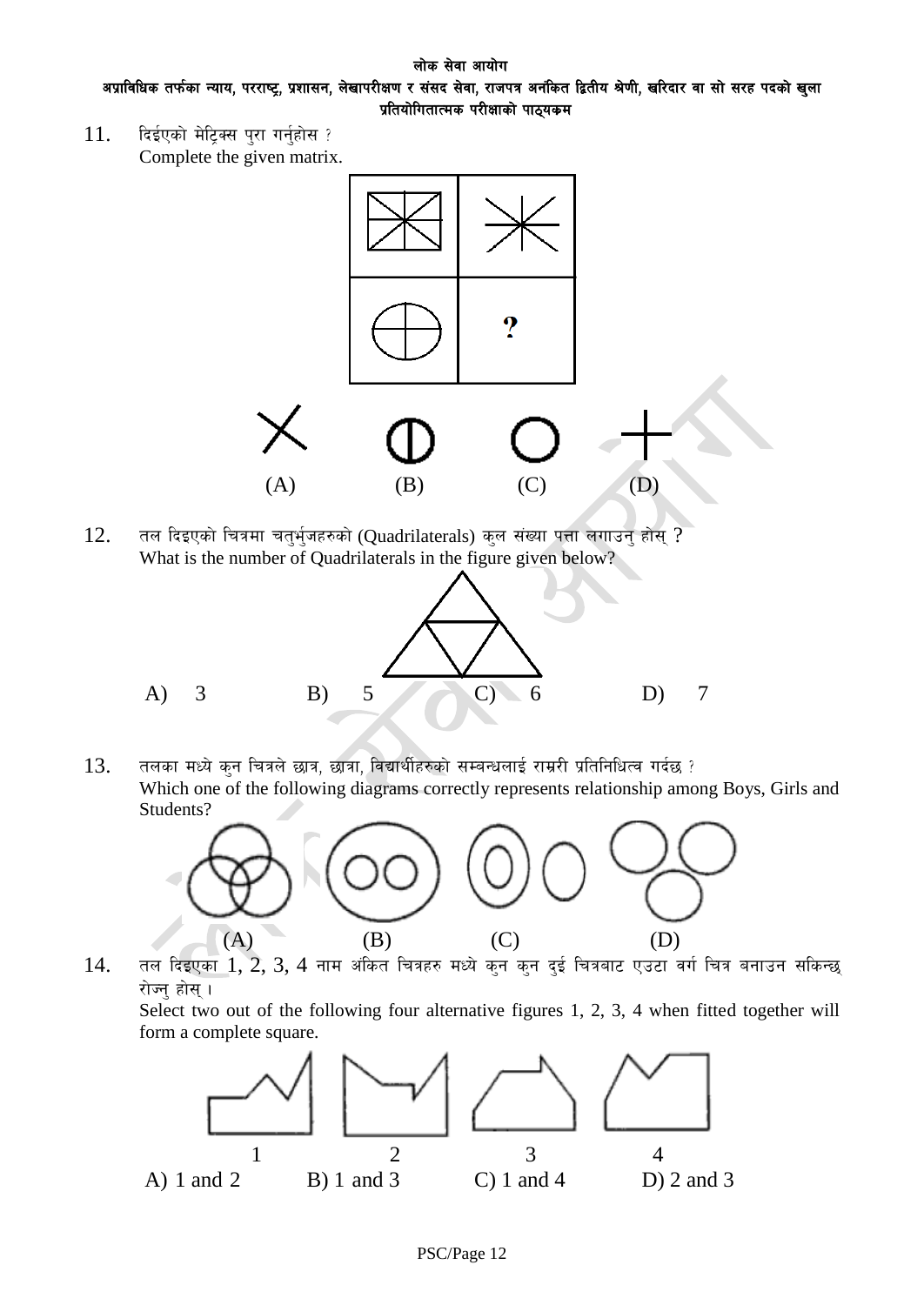#### लोक सेवा आयोग अप्राविधिक तर्फका न्याय, परराष्ट्र, प्रशासन, लेखापरीक्षण र संसद सेवा, राजपत्र अनंकित द्वितीय श्रेणी, खरिदार वा सो सरह पदको खला प्रतियोगितात्मक परीक्षाको पाठ्यकम

 $15.$  यहाँ एकैसमय एकैसाथ दौडिरहेका P र Q दई खेलाडीहरुको समय-दुरी ग्राफ तल दिईएको छ । The time-distance graph of two athletes P and Q running side by side is given below:





माथि दिईएको समय-दरी ग्राफको आधारमा निम्न लिखित मध्ये कुन चाँहि सही निर्ष्कष निकाल्न सकिन्छ ? Which one of the following statements is correct conclusion deducted from the graph? A) दौड़ अवधिभरी P, Q भन्दा छिटो दौड़ेको थियो। (P ran faster than Q throughout the race.) B) P ले दौड़ जित्यो। (The race was won by P.) C) दौड़ अवधिभरी Q, P भन्दा छिटो दौड़ेको थियो। (Q ran faster than P throughout the race.)

- D)  $Q$  ले दौड जित्यो। (The race was won by Q.)
- $16.$  तल उल्लिखित प्रश्नको पहिलो लहरमा बायाँ देखि दायाँ सचित्र कोठाहरु निश्चित नियम अनुसार क्रमबद्ध रुपमा रहेका छन् । यसै नियम अनुसार दोस्रो लहरको कुन चित्रले पहिलो लहर पछिको क्रम पुरा गर्छ सो पत्ता लगाउन् होस $;$

The elements of first line figures below are changing with a certain rule as we observe them from left to right. According to this rule, which of the following second line would be the next figure if the changes were continued with the rule?



 $17.$  तल उल्लिखित प्रश्नको पहिलो लहरका चित्रहरुमा केहि समान विशेषता छन्। यस्तै विशेषता भएको एउटा चित्र दोश्रो लहरबाट रोज्नहोस $\,$  ?

In the following first line figures have some common characteristics. Which one of second line figure has same common characteristics?

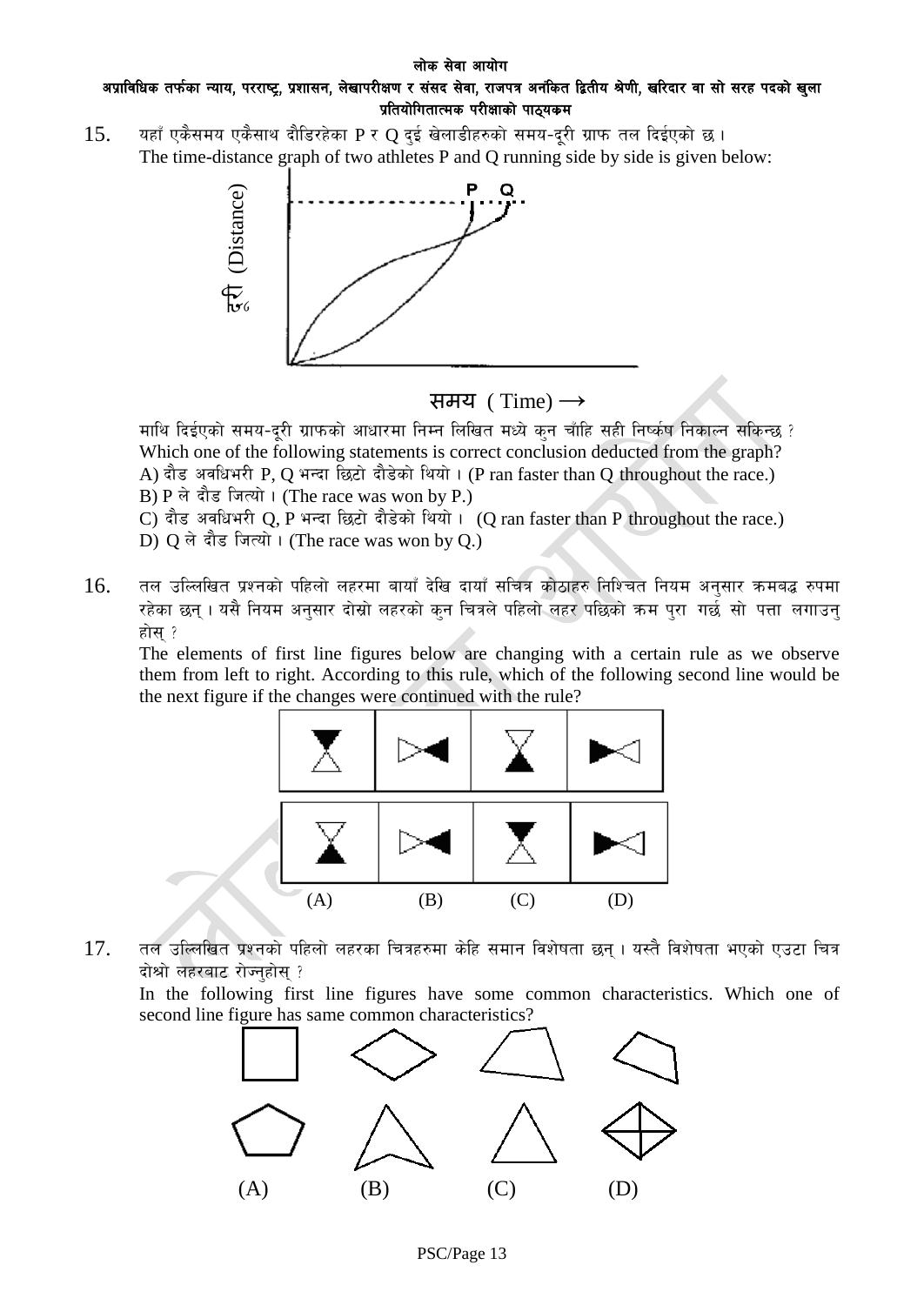अप्राविधिक तर्फका न्याय, परराष्ट, प्रशासन, लेखापरीक्षण र संसद सेवा, राजपत्र अनंकित द्वितीय श्रेणी, खरिदार वा सो सरह पदको खला प्रतियोगितात्मक परीक्षाको पाठ्यकम

## विषय:- कम्प्युटर सीप परिक्षण (Computer Skill Test)

#### **1. Windows Basic**

- Introduction to Graphical User Interface
- Starting and shutting down Windows
- Basic Windows Elements Desktop, Taskbar, My Computer, Recycle Bin, etc.
- Concept of files and folders
- Searching files and folders

#### **2. Word Processing/ MS Word**

- Creating, saving and opening documents
- Typing in Devanagari and English
- Text formatting (Font, Size, Color, Underline, Italic, Bold, etc) and paragraph formatting (alignment, indentation, spacing)
- Inserting header, footer, page number
- Page setting (margin, page size, orientation), previewing and printing of documents

| विषय                                     | पूर्णाङ्क                        | परीक्षा प्रणाली   | विषयवस्तु र्शिषक             | अङ्क    | समय     |
|------------------------------------------|----------------------------------|-------------------|------------------------------|---------|---------|
|                                          | प्रयोगात्मक<br>90<br>(Practical) | Devanagari Typing | २.५ अङ्                      | ५ मिनेट |         |
| कम्प्यूटर सीप परीक्षण<br>(Computer Skill |                                  |                   | <b>English Typing</b>        | २.५ अङ् | ५ मिनेट |
| Test)                                    |                                  |                   | Windows basic and<br>Ms-Word | ५ अङ्   | ५ मिनेट |

## k|of]ufTds k/LIff of]hgf **(Practical Examination Scheme)**

#### पाठ्यक्रमको उद्देश्य:-

आजको वैज्ञानिक युगमा दैनिक जीवनमा आइपर्ने व्यावहारिक समस्या समाधानका लागि सूचना र संचार <u>प्रविधिसँग परिचित र न्यनतम ज्ञान, सीप र धारणा भएको व्यक्ति हुन अपरिहार्यता रहेको छ । तसर्थ देश :</u> विकासको मेरुदण्डको रुपमा रहेको निजामती कर्मचारी छनौट गर्दा आधारभत कम्प्यटर ज्ञान र सीप भएको व्यक्ति छनौट गर्न उपयक्त हुन्छ । त्यसमा पनि खरिदार पदमा कार्यरत कर्मचारीहरुलाई कम्प्युटर सम्बन्धी गर्नुपर्ने सामान्य समस्याहरु हल गर्ने क्षमता हुन अनिवार्य देखिन्छ । त्यसैले अप्राविधिक तर्फका न्याय, परराष्ट्, प्रशासन, लेखापरीक्षण र संसद सेवा, राजपत्र अनंकित द्वितीय श्रेणी, खरिदार वा सो सरह पदको खुला प्रतियोगितात्मक परीक्षाको द्वितीय चरणमा कम्प्यूटर सीप परीक्षण प्रयोगात्मक परीक्षा समावेस गरि यो पाठ्यक्रम तयार पारिएको छ ।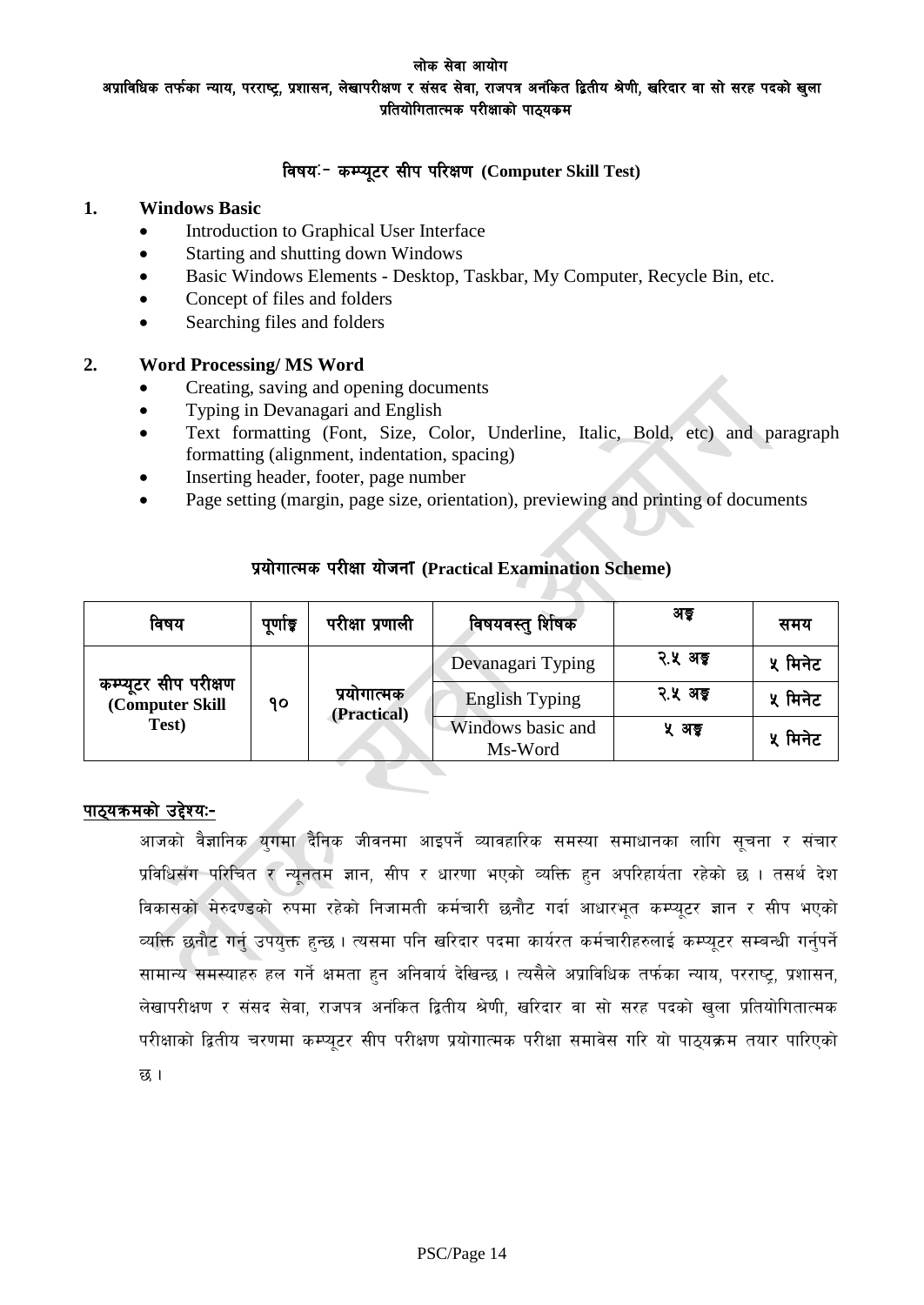अप्राविधिक तर्फका न्याय, परराष्ट्र, प्रशासन, लेखापरीक्षण र संसद सेवा, राजपत्र अनंकित द्वितीय श्रेणी, खरिदार वा सो सरह पदको खुला प्रतियोगितात्मक परीक्षाको पाठ्यकम

# <u>प्रयोगात्मक कम्प्यूटर सीप परीक्षणका नमुना प्रश्नहरु ( Sample Questions)</u>

1. देवनागरी Typing Skill Test को लागि 150 शब्दहरुको एउटा Text दिइनेछ। दिइएको Text लाई आधार मानी टाइप गर्न् पर्नेछ।

 $2.5$  अङ़  $(5 \text{ }\hat{H}$ नेट)

2. English Typing Skill Test को लागि 200 शब्दहरुका एउटा Text दिइनेछ। दिइएको Text लाई आधार मानी टाइप गर्न पर्नेछ।

 $2.5$  अङ्क $(5$  मिनेट)

3. Windows basic and Word Processing:

Perform as follows:  $5 \times 5$   $\sqrt{5}$   $\sqrt{1 + 7}$ 

- a) Open document containing text typed for question no. 2 and save it with other name 'windows basic and ms word'. 1Mark
- b) Apply 1.5 line spacing for all text. 1Mark
- c) Insert your name on left side of page and roll number on right side of page as header.

|    |                                                     |                             |              |              | $1$ Mark |
|----|-----------------------------------------------------|-----------------------------|--------------|--------------|----------|
| d) |                                                     | Set page margins as follow: |              |              |          |
|    | Top: $2"$                                           | Bottom: 1"                  | Left: $1.5"$ | Right: 1.25" | 1 Mark   |
| e) | Insert page number as footer with centre alignment. |                             |              | l Mark-      |          |